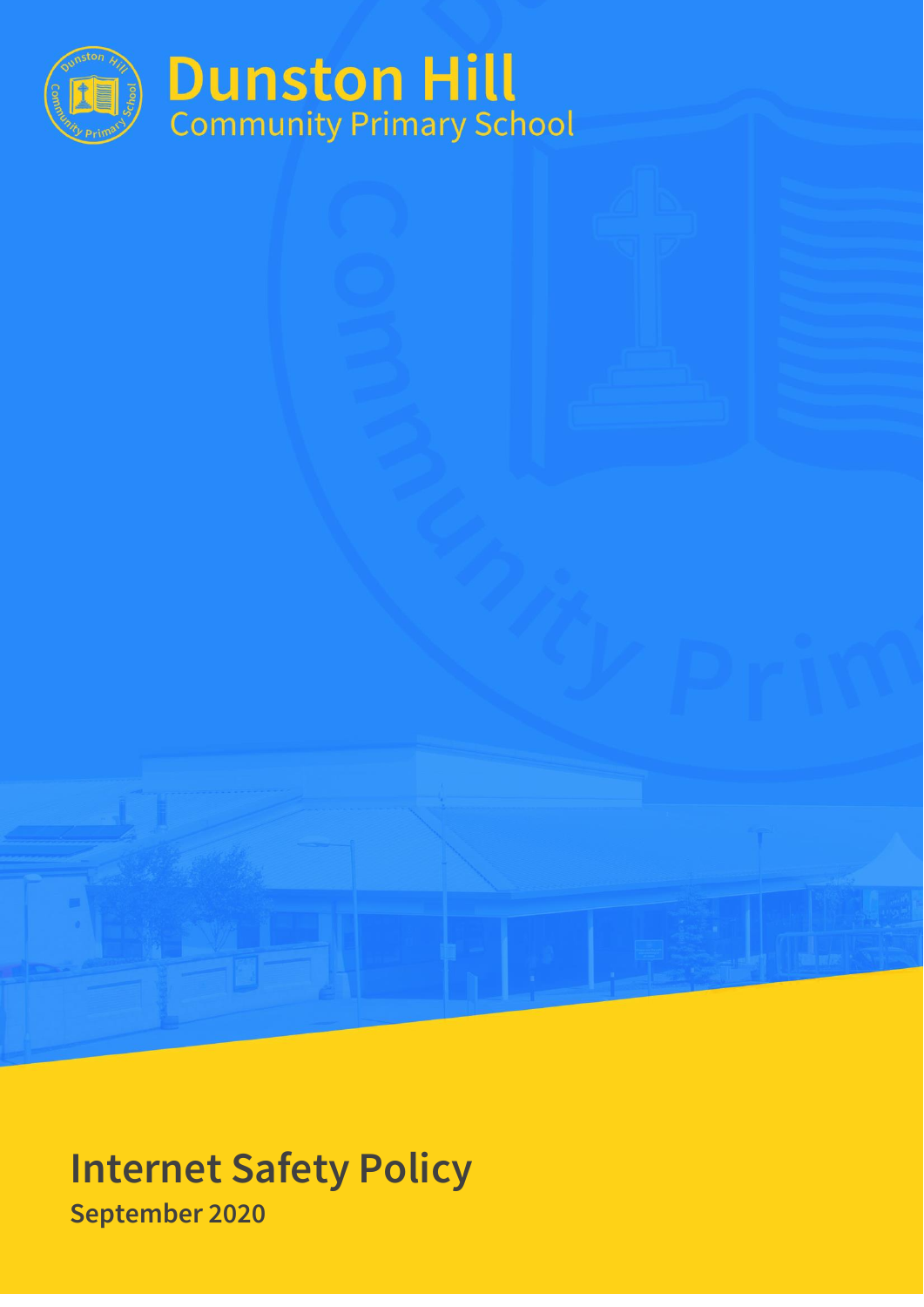## **DUNSTON HILL COMMUNITY PRIMARY SCHOOL**

## **INTERNET SAFETY POLICY**

#### **Introduction**

The internet and other digital technologies permeate all aspects of life in a modern technological society. Internet use is part of the statutory National Curriculum and is a necessary tool for staff and pupils. It is the entitlement of every pupil to have access to the internet and digital technologies, in order to enrich his/her learning.

The Internet Safety Officer is Miss N Reay.

#### **Scope**

This policy applies to all pupils, teaching staff, support staff, governors and volunteers in school.

#### **Aims**

Our aims are to ensure that all pupils, including those with special educational needs:

- Will use the internet and other digital technologies to support, extend and enhance their learning
- Will develop an understanding of the uses, importance and limitations of the internet and other digital technologies in the modern world including the need to avoid undesirable material
- Will develop a positive attitude to the internet and develop their Computing capability through both independent and collaborative working
- Will use existing, as well as up and coming, technologies safely.

### **Internet use will support, extend and enhance learning**

- Pupils will be given clear objectives for internet use
- Web content will be subject to age-appropriate filters
- Internet use will be embedded in the curriculum.

## **Pupils will develop an understanding of the uses, importance and limitations of the internet**

- Pupils will be taught how to effectively use the internet for research purposes
- Pupils will be taught to evaluate information on the internet
- Pupils will be taught how to report inappropriate web content
- Pupils will develop a positive attitude to the internet and develop their digital capability through both independent and collaborative working
- Pupils will use the internet to enhance their learning experience
- Pupils have opportunities to engage in independent and collaborative learning using the internet and other digital technologies.

#### **Data Protection**

• There is a separate Data Protection policy.

#### **E-mail**

- Pupils and staff will only use approved e-mail accounts when using the school network
- Pupils will tell a member of staff if they receive inappropriate e-mail communications
- Pupils will only use e-mail for approved activities.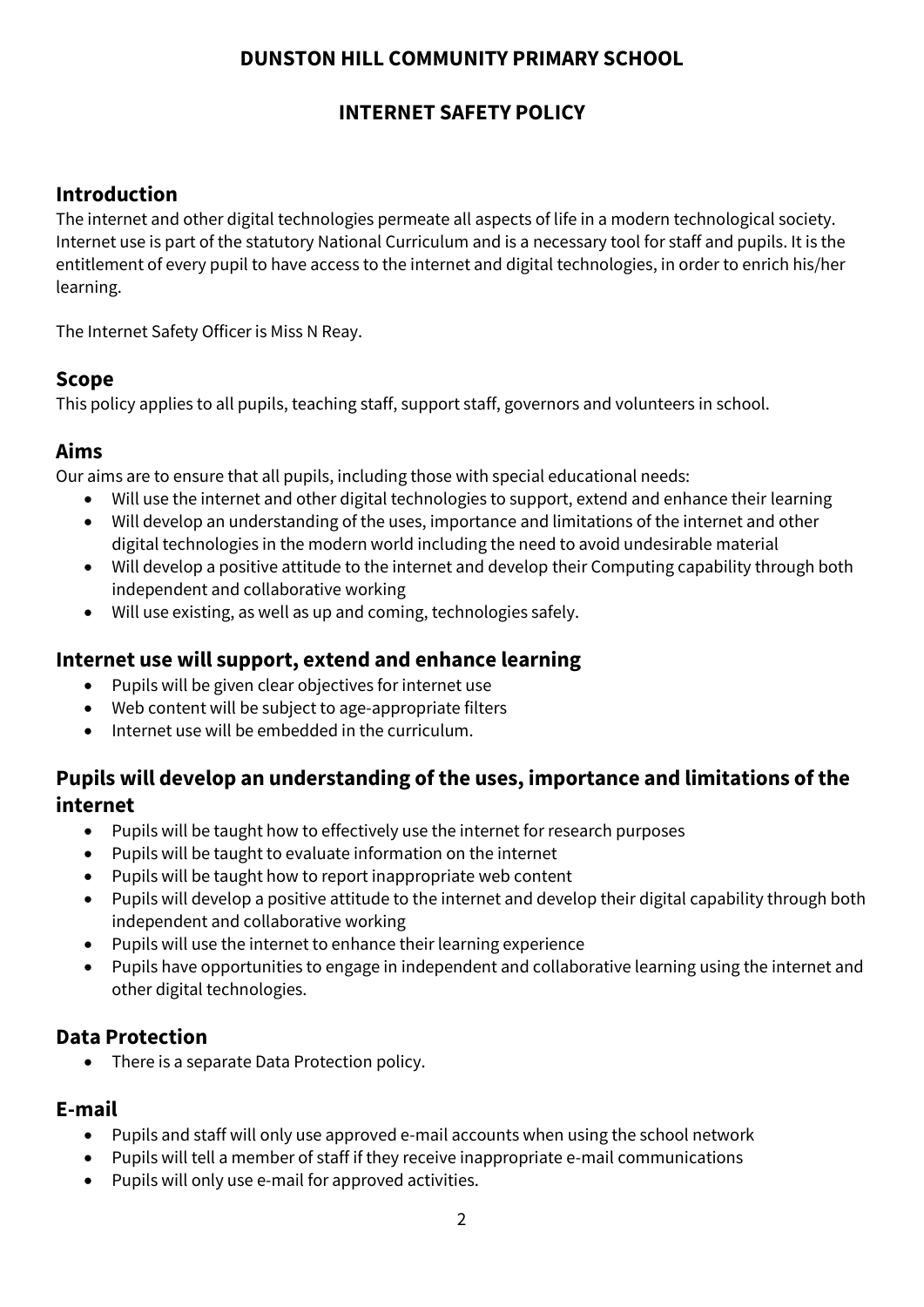## **Internet Access**

Staff will read and sign the *Acceptable Use Policy of Computing and Social Media Policy* before using any digital resources in school.

Pupils will be taught to use the internet responsibly and to report any inappropriate content to a responsible adult.

## **Mobile Phones and other handheld technology**

Pupils are only permitted to have mobile phones or other personal handheld technology in school with the permission of the Headteacher.

## **Systems Security**

- Our current Computing system's security is maintained by IT Assist
- The LA ensure that appropriate filtering is in place
- Pupils will report any inappropriate content accessed to an appropriate member of staff

## **Communication of the Internet Safety policy to Pupils**

- Assemblies around Internet Safety will take place on an annual basis
- Pupils will be informed that internet use will be monitored
- Internet Safety will be included in the curriculum and regularly revisited.

## **Communication of the Internet-Safety policy to staff**

- The Acceptable Use Policy is given to all new members of staff as part of their induction
- The Internet Safety and Acceptable Use Policies will be discussed with staff on an annual basis
- Staff will be informed that internet use will be monitored.

## **Communication of the Internet Safety policy to Parents/Carers**

- A copy of the Internet Safety Policy is available on the school website
- Internet Safety resources and further information is available to parents on the school website
- The school will communicate and publicise Internet Safety issues to parents through the school newsletter, email and social media.

## **Internet Safety Complaints**

- Instances of pupil internet misuse should be reported to the Internet Safety Officer
- Staff must log incidents reported to them and if necessary refer the matter to a senior member of staff
- Instances of staff internet miss-use should be reported to and will be dealt with by the Headteacher
- Pupils and parents will be informed of the consequences of internet miss-use.

## **Whole-School Responsibilities for Internet Safety – see School Child Protection/Safeguarding**

## **Policy**

- **Headteacher** 
	- Responsible for Internet Safety issues within the school but may delegate the day-to-day responsibility to a Senior Leader or the Internet Safety Officer
	- Ensure that the Internet Safety Officer is given appropriate time, support and authority to carry out their duties effectively
	- Ensure that developments at Local Authority level are communicated to the Internet Safety **Officer**
	- Ensure that the Governing Body is informed of Internet Safety issues and policies
	- Ensure that appropriate funding is allocated to support Internet Safety activities throughout the school.